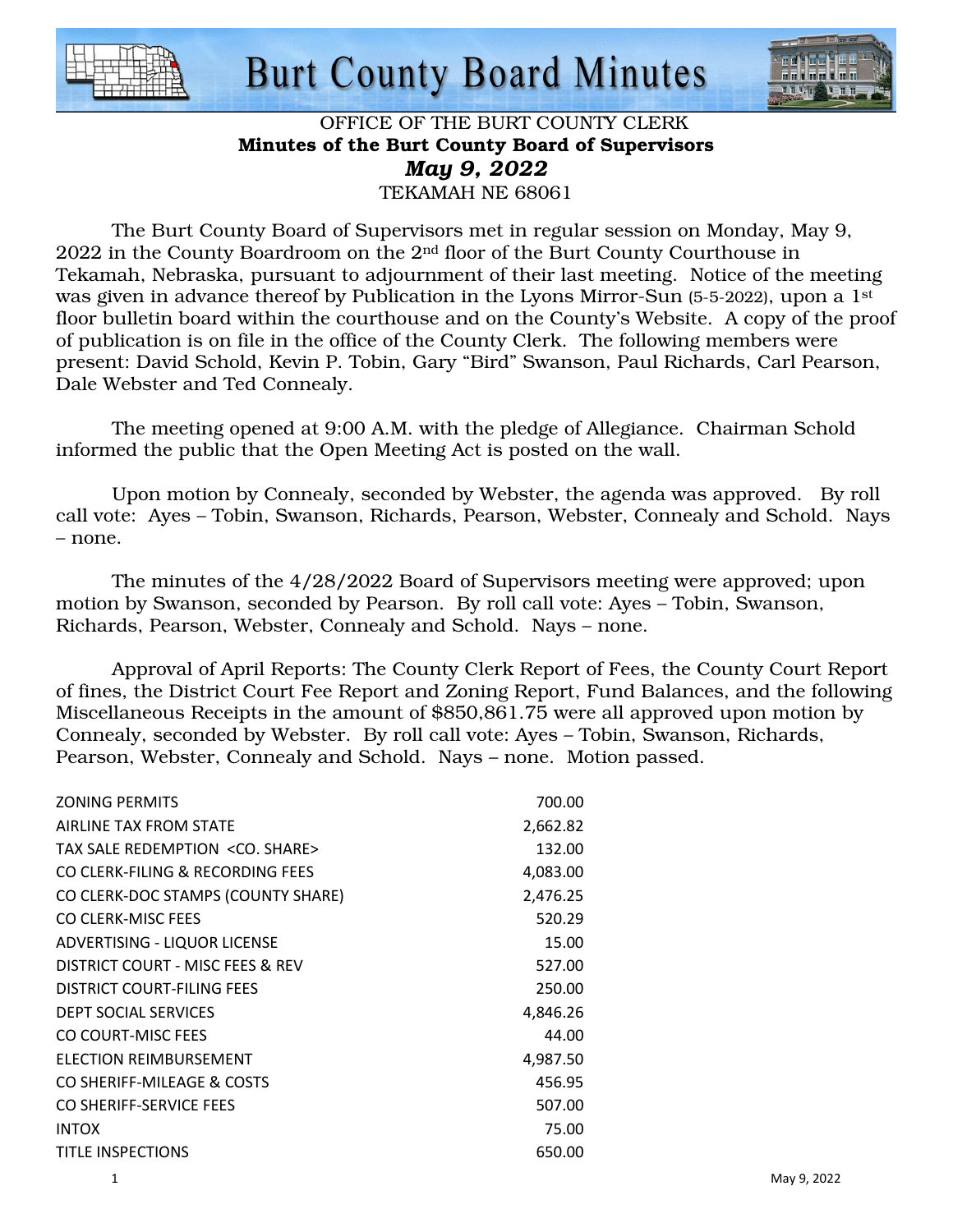

# **Burt County Board Minutes**



| <b>GUN PERMITS</b>                                       | 75.00      |
|----------------------------------------------------------|------------|
| <b>FINGER PRINT</b>                                      | 50.00      |
| CO ATTY - CHILD SUPPORT ENFORCE                          | 4,240.34   |
| OVERLOAD FINES < 25% CO SHARE >                          | 12.50      |
| <b>INTEREST ON INVESTMENTS</b>                           | 85.87      |
| MISC REVENUE (REIMBURSE OVERPAYMENT)                     | 6,695.48   |
| MISC REVENUE (REFUND POSTAGE PD ENVELOPES)               | 268.05     |
| MISC REVENUE (BENEFITS PAYMENT)                          | 125.91     |
| <b>ROAD: MOTOR VEHICLE FEES</b>                          | 25,194.39  |
| ROAD: HIGHWAY/STREET ALLOCATION                          | 99,346.75  |
| QUINNEBAUGH TWP -BLADING July 2021 - March 2022          | 6,720.00   |
| PERSHING TWP -BLADING, GRAVEL July 2021-March 2022       | 30,502.26  |
| <b>SALE OF STEEL</b>                                     | 663.60     |
| <b>FEMA PAYMENT: EWPS</b>                                | 503,585.68 |
| REFUND: JOHN DEERE FINANCIAL                             | 16.84      |
| <b>LODGING TAX</b>                                       | 433.06     |
| LODGING TAX FUND: NE COMMUNITY FOUNDATION PYMT           | 2,500.00   |
| LODGING TAX FUND: LYONS FOUNDATION PYMT                  | 5,000.00   |
| LODGING TAX FUND: OAKLAND FOUNDATION PYMT                | 2,500.00   |
| LODGING TAX FUND: TEKAMAH FOUNDATION PYMT                | 2,500.00   |
| ROD-PRESERVATION & MODERNIZATION                         | 596.00     |
| <b>STOP</b>                                              | 50.00      |
| <b>INHERITANCE TAX &amp; INTEREST-Joyce Yvonne Deman</b> | 6,226.50   |
| <b>INHERITANCE TAX - Genevieve Elliott</b>               | 20,586.83  |
| <b>INHERITANCE TAX - Marilyn Hurrell</b>                 | 18,680.88  |
| <b>COUNTY 911 SURCHARGE</b>                              | 3,184.00   |
| 911 WIRELESS SERVICE FUND                                | 0.00       |
| OVERLOAD FINES < 75% STATE SHARE >                       | 37.50      |
| <b>LIQUOR LICENSE</b>                                    | 200.00     |
| FINES & LICENSE - COUNTY COURT REGULAR FINES             | 3,527.67   |
| <b>STATE FINES - TO SCHOOLS</b>                          | 250.00     |
| <b>DECATUR FIRE - GENERAL</b>                            | 1,192.68   |
| <b>DECATUR FIRE - BOND</b>                               | 629.94     |
| <b>LYONS FIRE -GENERAL</b>                               | 2,060.56   |
| <b>LYONS FIRE -BOND</b>                                  | 233.52     |
| OAKLAND FIRE - GENERAL                                   | 1,108.45   |
| HOMESTEAD ALLOCATION                                     | 66,135.89  |
| <b>TAX SALE REDEMPTION</b>                               | 6,353.56   |
| PERSONAL PROPERTY TAX RELIEF - CARLINE TAX FROM STATE    | 6,358.97   |

#### Special Designated Liquor Licenses

(1) Upon motion by Connealy, seconded by Tobin, the Board approved a SDL for Cobra Jet Inc d/b/a King's Tree (Fremont) to serve a wedding reception at Harvest Moon (Oakland) on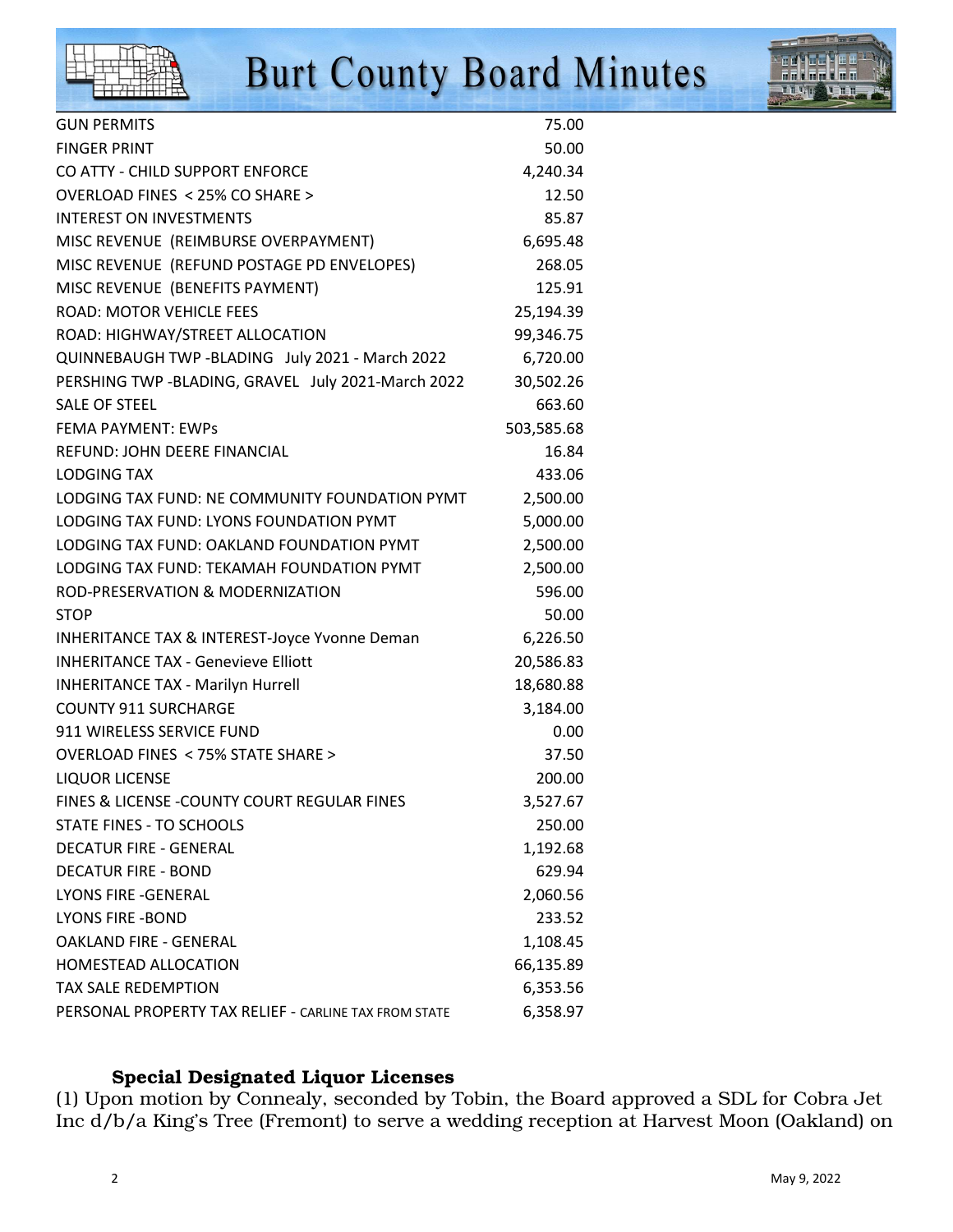



June 18, 2022. By roll call vote: Ayes -Tobin, Swanson, Richards, Pearson, Webster, Connealy and Schold. Nays – none. (2) Upon motion by Pearson, seconded by Connealy, the Board approved a SDL for Andreasen LLC d/b/a Tipsy Pig (Tekamah) for a beer garden at Hoot Gibson Rodeo (Tekamah) on June 3-4, 2022. By roll call vote: Ayes -Tobin, Swanson, Richards, Pearson,

Webster, Connealy and Schold. Nays – none.

 Chairman Schold signed the following Lot Split Application: FRED ELDER, JR. ETAL  $-2$  tracts  $-14.47$  ac. in part of the SW  $\frac{1}{4}$  SW  $\frac{1}{4}$  and 10.70 ac. in part of the S ½ SW ¼ both in Section 8, Township 22N, Range 10 East of the 6th P.M., Burt County, NE.

 Board members plan to make final comments and take action on final acceptance of the updated Employee Handbook at the last meeting in May.

 Connealy made a motion to go into *Closed Session*, Tobin seconded, and the motion passed with All Ayes. Chairman Schold declared at 9:17 A.M. the board went into closed session *for the protection of public interest to discuss litigations*. Richards made a motion to come out of Closed Session, Swanson seconded, and motion passed with All Ayes. Chairman Schold declared the public meeting back in regular session at 9:37 A.M. No action was taken during closed session.

Patty Plugge, a member of the Burt County Visitors Committee presented an **application** for Visitors' Promo Grant Funds. Swedish Heritage Center (Oakland) requested \$450.00 for a promotional ad in the NE Life Magazine. Plugge reported that the Visitors Committee recommended their approval for the request. Upon motion by Swanson, seconded by Pearson, the Board approved the applications and the release of the funds from the Visitors Promotion Fund 0990. By Roll Call Vote: Ayes – Tobin, Swanson, Richards, Pearson, Webster, Connealy and Schold. Nays-none.

 Plugge also reported that they need one new member to serve on the Visitors Committee; June Simpson is stepping down. Board members gave her a couple of suggestions; an appointment will be made at a later date.

### Health/Dental Insurance renewals:

NACO Health and Dental insurance pool will had an increase of 17.14% for health and 5.87% for dental; this is after three years with only 3.28% for health increases. The Board agreed to re-new NACO's group pool BCBS insurance package upon motion by Pearson and Connealy. By Roll Call Vote: Ayes –Tobin, Swanson, Richards, Pearson, Webster, Connealy and Schold. Nays-none.

The health/dental insurance benefits and offerings are: Health Ins with Blue Cross Blue Shield NACO (\$6,100 deductible -QHDHP) Dental Ins with Blue Cross Blue Shield NACO (option 3) HRA plan with Mid-American Benefits; County will pay deductible of \$5,000 (single)